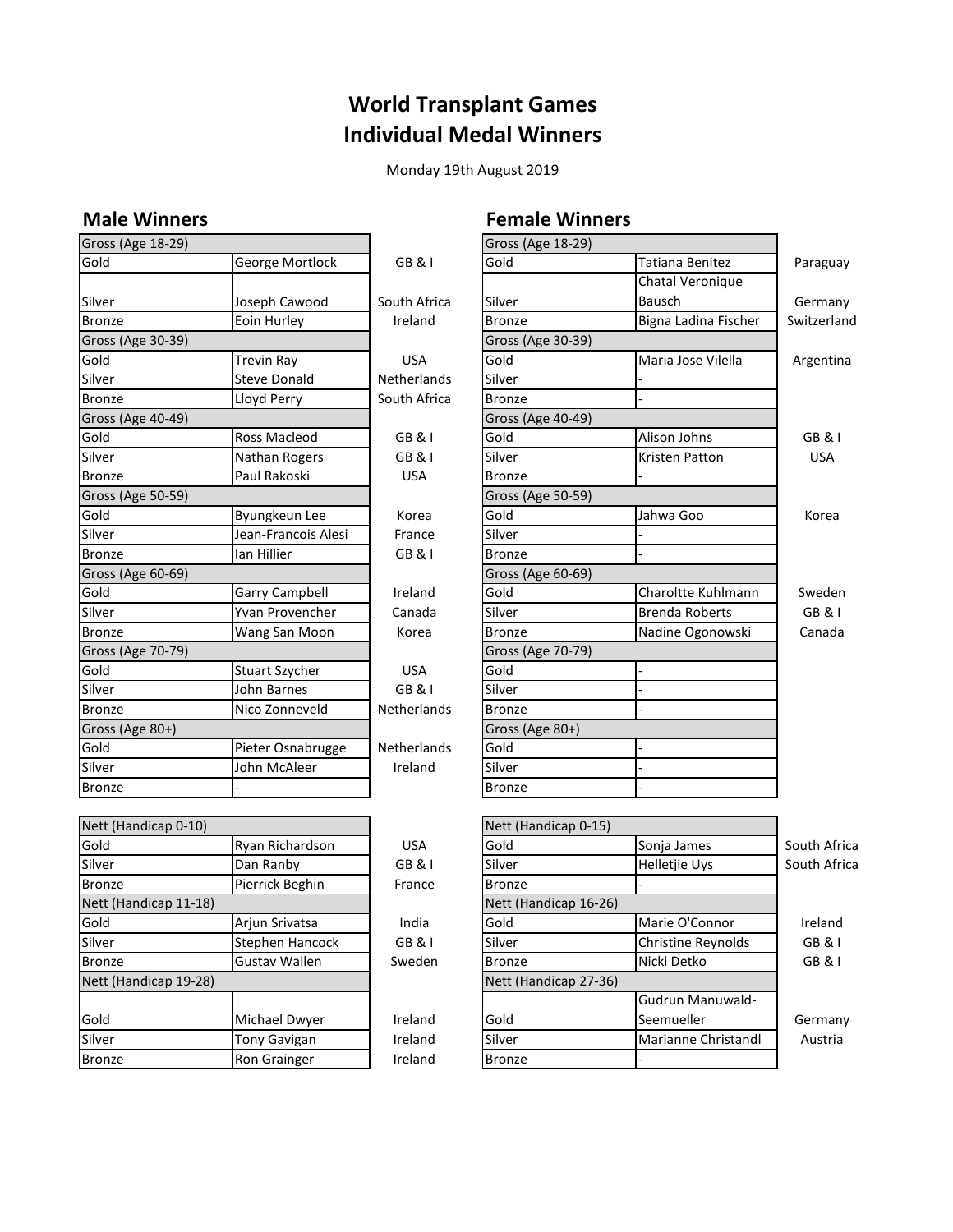#### Mens Gross

# Mens Gross - 18-29 Flight<br>Position Plaver

| Position       | Player                 | To Par Gross | <b>Total Gross</b> | Alternate Medal  |
|----------------|------------------------|--------------|--------------------|------------------|
| 1              | <b>George Mortlock</b> | $+10$        | 80                 |                  |
| $\overline{2}$ | Joseph Cawood          | $+14$        | 84                 |                  |
| 3              | Ryan Richardson        | $+15$        | 85                 | Gold - 0-10 Nett |
| 4              | <b>Eoin Hurley</b>     | $+17$        | 87                 |                  |
| 5              | Sean Horsburgh         | $+40$        | 110                |                  |
|                |                        |              |                    |                  |

#### Mens Gross - 30-39 Flight

| Position       | Player              | To Par Gross | <b>Total Gross</b> | Alternate Medal |
|----------------|---------------------|--------------|--------------------|-----------------|
| 1              | <b>Trevin Ray</b>   | $+12$        | 82                 |                 |
| $\overline{2}$ | <b>Steve Donald</b> | $+13$        | 83                 |                 |
| 3              | <b>Lloyd Perry</b>  | $+16$        | 86                 |                 |
| 4              | Gustav Wallen       | $+16$        | 86                 |                 |
| 5              | Pierrick Beghin     | $+18$        | 88                 |                 |
| 6              | Charles Dyson       | 24           | 94                 |                 |
|                | Nicholas Pomone     | 36           | 106                |                 |
|                |                     |              |                    |                 |

#### Mens Gross - 40-49 Flight

| Position | Player               | To Par Gross | <b>Total Gross</b> | Alternate Medal  |
|----------|----------------------|--------------|--------------------|------------------|
| 1        | <b>Ross Macleod</b>  | $+10$        | 80                 |                  |
| 2        | <b>Nathan Rogers</b> | $+11$        | 81                 |                  |
| 3        | Daniel Ranby         | $+13$        | 83                 | Gold - 0-10 Nett |
| 4        | Paul Rakoski         | $+17$        | 87                 |                  |
| 5        | Andrew McGarry       | $+24$        | 94                 |                  |
| 6        | Wikus Esterhuyzen    | $+25$        | 95                 |                  |
| 7        | <b>Bob Rogerson</b>  | $+26$        | 96                 |                  |
| 8        | Karhun Nanda         | $+31$        | 101                |                  |
| 9        | Kieran Murray        | $+31$        | 101                |                  |
| 10       | Ralf Van Bentum      | $+33$        | 103                |                  |
| 11       | Martin Graziani      | $+33$        | 103                |                  |
| 12       | Nevil Cunningham     | $+43$        | 113                |                  |
| 13       | Kwong Ng             | $+46$        | 116                |                  |
|          |                      |              |                    |                  |

#### Mens Gross - 50-59 Flight

| Player               | To Par Gross | <b>Total Gross</b> | Alternate Medal     |
|----------------------|--------------|--------------------|---------------------|
| <b>Byungkeun Lee</b> | +7           | 77                 |                     |
| Arjun Srivatsa       | $+11$        | 81                 | Gold - 11-18 Nett   |
| Jean-Francois Alesi  | $+11$        | 81                 |                     |
| Stephen Hancock      | $+12$        | 82                 | Silver - 11-18 Nett |
| lan Hillier          | $+17$        | 87                 |                     |
| David Lilley         | $+18$        | 88                 |                     |
| Gordon Frank Cade    | $+18$        | 88                 |                     |
| Ken Savage           | $+18$        | 88                 |                     |
| <b>Frank Clarke</b>  | $+21$        | 91                 |                     |
| Moray Laing          | $+21$        | 91                 |                     |
| Michael Fuller       | $+22$        | 92                 |                     |
| David Swarbrick      | $+22$        | 92                 |                     |
|                      |              |                    |                     |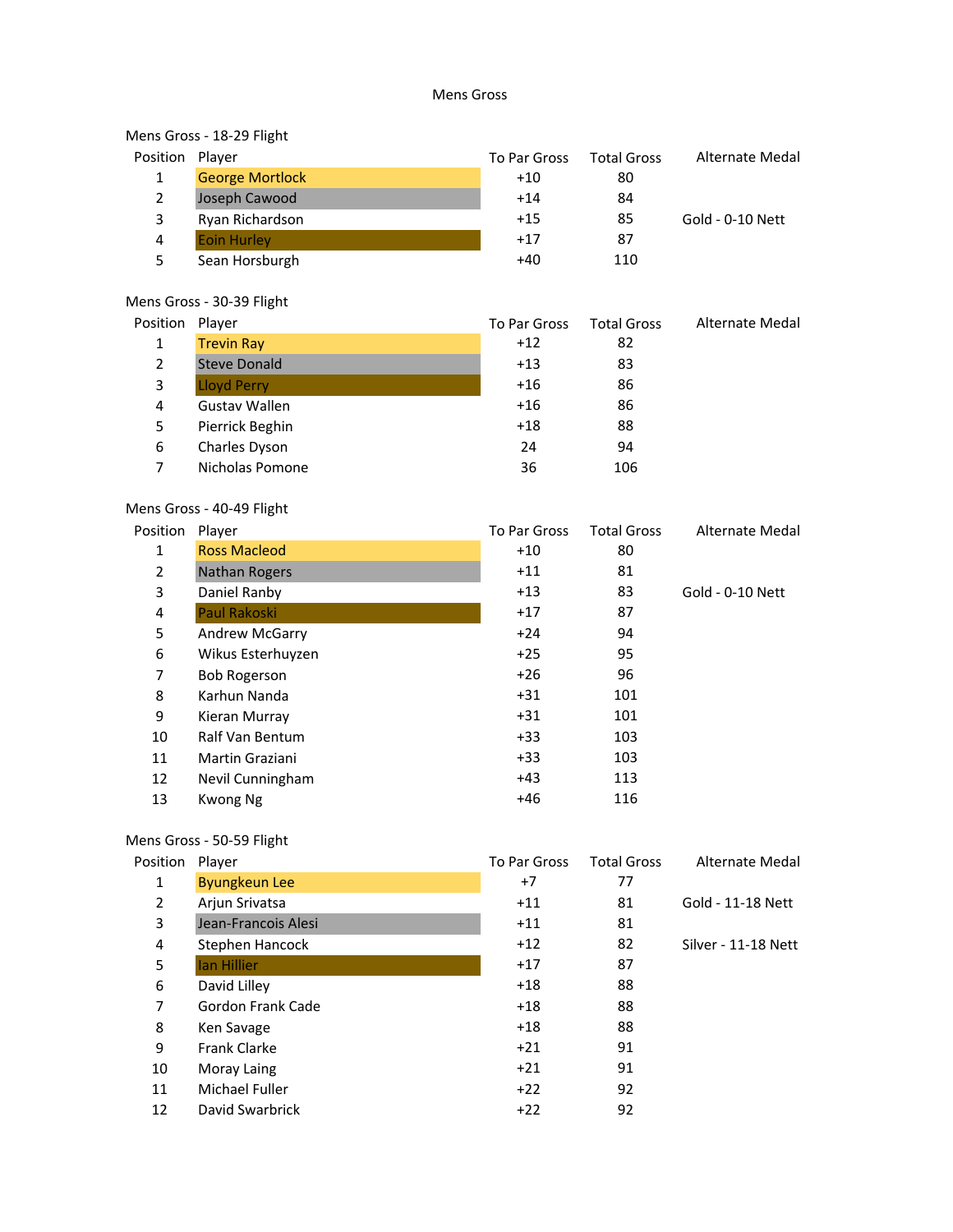| 13 | <b>Benoit Riey</b>    | $+23$     | 93      |
|----|-----------------------|-----------|---------|
| 14 | Jarle Kristiansen     | $+23$     | 93      |
| 15 | Kevin Agnew           | $+25$     | 95      |
| 16 | Jari Vihanne          | $+26$     | 96      |
| 17 | Simon Perkin          | $+26$     | 96      |
| 18 | Michael Kiely         | $+26$     | 96      |
| 19 | Pat O'Sullivan        | $+27$     | 97      |
| 20 | Carl-Johan Ahl        | $+27$     | 97      |
| 21 | Jozef Franer          | $+28$     | 98      |
| 22 | James Nolan           | $+28$     | 98      |
| 23 | Olivier Bonnin        | $+33$     | 103     |
| 24 | Jesus Fidalgo         | $+34$     | 104     |
| 25 | Kevin Green           | $+35$     | 105     |
| 26 | Hannu Eronen          | $+36$     | 106     |
| 27 | Kjartan Birgisson     | $+38$     | 108     |
| 28 | <b>Lucio Fior</b>     | $+39$     | 109     |
| 29 | Edgardo Ariel Marcado | $+40$     | 110     |
| 30 | Leigh Shaw            | $+40$     | 110     |
| 31 | Peter Sahlin          | $+42$     | 112     |
| 32 | Murray Rose           | $+43$     | 113     |
| 33 | <b>Terence Kearns</b> | $+46$     | 116     |
| 34 | Sean Samujh           | $+48$     | 118     |
| 35 | Jos Grob              | $+55$     | 125     |
| 36 | Geir Dagfinn Heggland | $+61$     | 131     |
| 37 | Jarmo Levainen        | <b>WD</b> | Injured |
| 38 | Lukasz Bojanowski     | NS        | No Show |

#### Mens Gross - 60-69 Flight

| Position       | Player                  | To Par Gross | <b>Total Gross</b> | Alternate Medal   |
|----------------|-------------------------|--------------|--------------------|-------------------|
| $\mathbf{1}$   | <b>Garry Campbell</b>   | +9           | 79                 |                   |
| $\overline{2}$ | Yvan Provencher         | $+18$        | 88                 |                   |
| 3              | Michael Dwyer           | $+22$        | 92                 | Gold - 19-28 Nett |
| 4              | <b>Wang San Moon</b>    | $+22$        | 92                 |                   |
| 5              | Ron Grainger            | $+25$        | 95                 |                   |
| 6              | <b>Tony Gavigan</b>     | $+26$        | 96                 |                   |
| 7              | Jean-Pierre Bouvier     | $+27$        | 97                 |                   |
| 8              | Joao Pareira Da Silva   | $+27$        | 97                 |                   |
| 9              | Suwan Bamrung           | $+29$        | 99                 |                   |
| 10             | <b>Marius Matthee</b>   | $+29$        | 99                 |                   |
| 11             | <b>Herbert Lassnigg</b> | $+29$        | 99                 |                   |
| 12             | Hjortur Hardarson       | $+30$        | 100                |                   |
| 13             | John Sidney Lamb        | $+31$        | 101                |                   |
| 14             | Ruurd Valkenburg        | $+31$        | 101                |                   |
| 15             | Mario Ezquerra          | $+36$        | 106                |                   |
| 16             | Stephen Wilkes          | $+37$        | 107                |                   |
| 17             | Hans Karlsson           | $+37$        | 107                |                   |
| 18             | <b>Rudolf Hauer</b>     | $+39$        | 109                |                   |
| 19             | Pramote Ladsuwan        | $+42$        | 112                |                   |
| 20             | Peter Rode              | $+44$        | 114                |                   |
| 21             | <b>Frank Peters</b>     | $+47$        | 117                |                   |
|                |                         |              |                    |                   |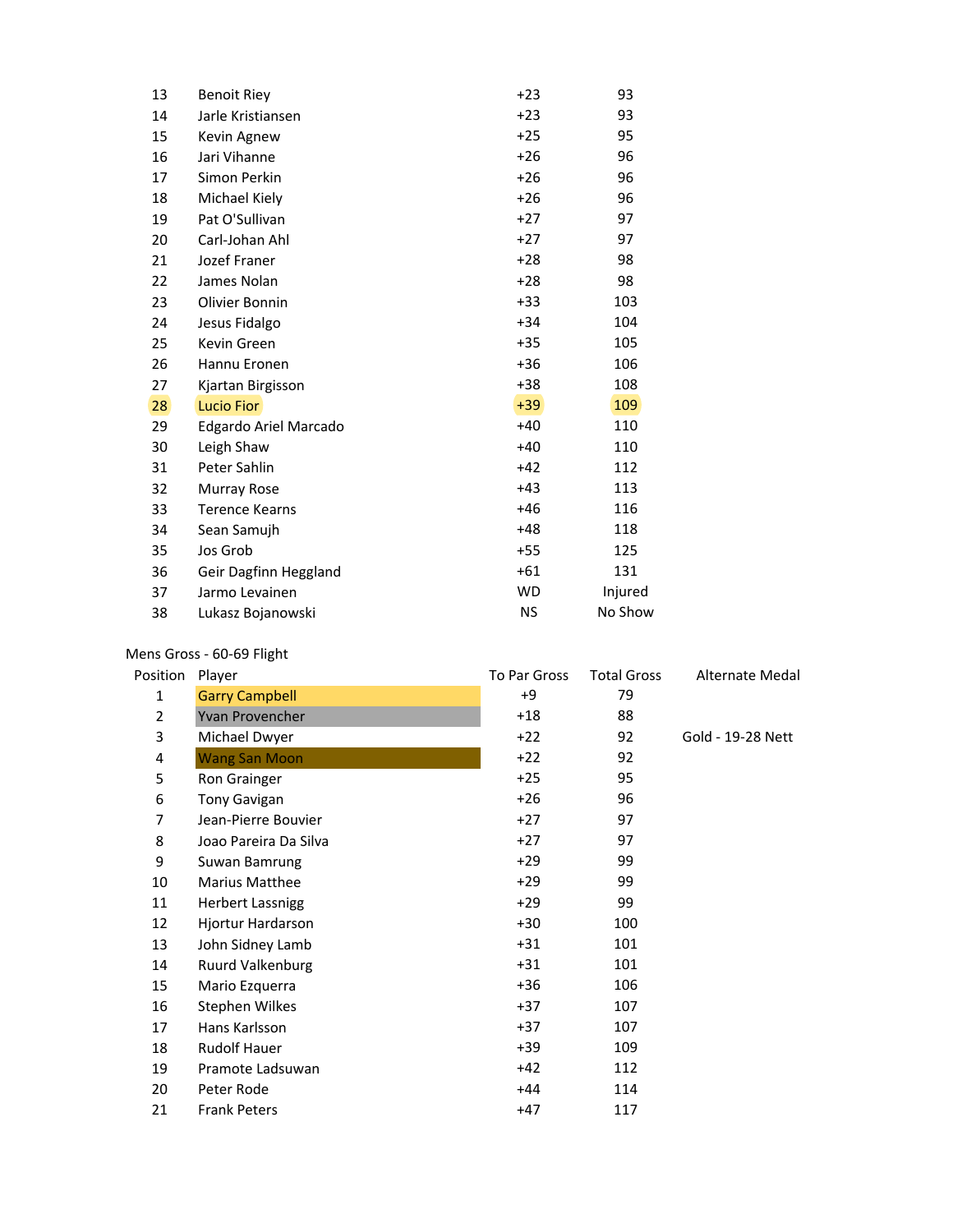| 22  | Robert Flood      | $+51$ | 121             |
|-----|-------------------|-------|-----------------|
| -23 | Carl Buckner      | $+52$ | 122             |
| -24 | Nigel Goldsworthy | $+52$ | 122             |
| 25  | Hea In Lee        | DO    | Marked Own Card |
| -26 | lain Maxwell      | ΝS    | No Show         |

#### Mens Gross - 70-79 Flight

| Position       | Player                   | To Par Gross | <b>Total Gross</b> | Alternate Medal |
|----------------|--------------------------|--------------|--------------------|-----------------|
| 1              | <b>Stuart Szycher</b>    | $+26$        | 96                 |                 |
| $\overline{2}$ | John Barnes              | $+29$        | 99                 |                 |
| 3              | Nico Zonneveld           | $+33$        | 103                |                 |
| 4              | Tongchai Panchabuse      | $+34$        | 104                |                 |
| 5              | James Patriquin          | $+42$        | 112                |                 |
| 6              | <b>Richard Retallack</b> | +46          | 116                |                 |
| 7              | Diederick Kruger         | +50          | 120                |                 |
| 8              | Hannu Ouvinen            | +54          | 124                |                 |
| 9              | Philip Kavanagh          | +56          | 126                |                 |
|                |                          |              |                    |                 |

#### Mens Gross - 80+ Flight

| Position Player |                          | To Par Gross | Total Gross | Alternate Medal |
|-----------------|--------------------------|--------------|-------------|-----------------|
|                 | <b>Pieter Osnabrugge</b> | +38          | 108         |                 |
|                 | John McAleer             | +40          | 110         |                 |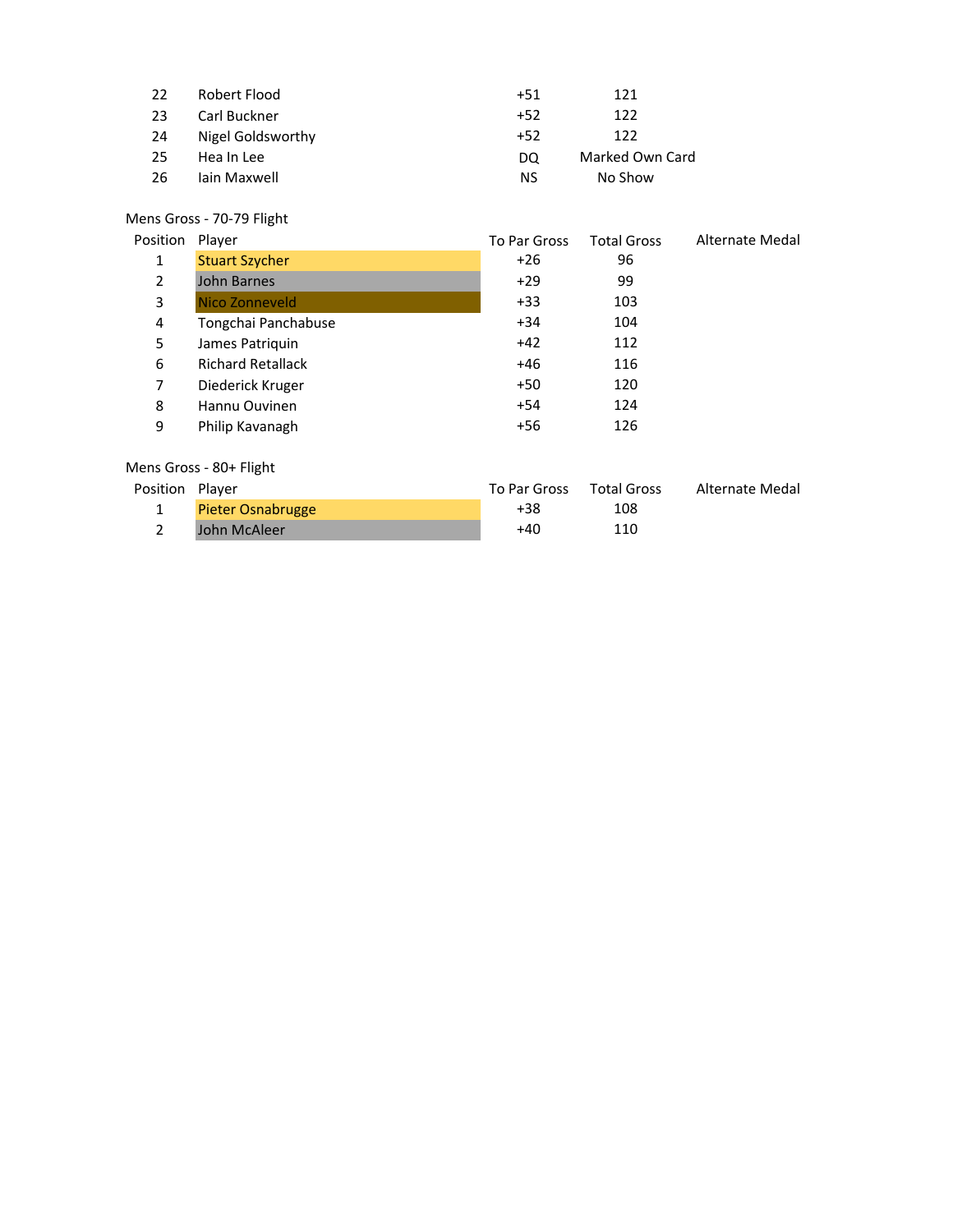#### Ladies Gross

|                | Ladies Gross - 18-29 Flight |              |                    |                   |
|----------------|-----------------------------|--------------|--------------------|-------------------|
| Position       | Player                      | To Par Gross | <b>Total Gross</b> | Alternate Medal   |
| $\mathbf{1}$   | <b>Tatiana Benitez</b>      | $+25$        | 95                 |                   |
| $\overline{2}$ | Chantal Veronique Bausch    | $+27$        | 97                 |                   |
| 3              | <b>Bigna Ladina Fischer</b> | $+50$        | 120                |                   |
|                | Ladies Gross - 30-39 Flight |              |                    |                   |
| Position       | Player                      | To Par Gross | <b>Total Gross</b> | Alternate Medal   |
| $\mathbf{1}$   | Maria Jose Vilella          | $+56$        | 126                |                   |
|                | Ladies Gross - 40-49 Flight |              |                    |                   |
| Position       | Player                      | To Par Gross | <b>Total Gross</b> | Alternate Medal   |
| 1              | <b>Alison Johns</b>         | $+10$        | 80                 |                   |
| $\overline{2}$ | <b>Kristen Patton</b>       | $+64$        | 134                |                   |
|                | Ladies Gross - 50-59 Flight |              |                    |                   |
| Position       | Player                      | To Par Gross | <b>Total Gross</b> | Alternate Medal   |
| 1              | Jahwa Goo                   | $+13$        | 83                 |                   |
| $\overline{2}$ | Marie O'Connor              | $+19$        | 89                 | Gold 16-26 Nett   |
| 3              | Sonja James                 | $+22$        | 92                 | Gold 0-15 Nett    |
|                | Ladies Gross - 60-69 Flight |              |                    |                   |
| Position       | Player                      | To Par Gross | <b>Total Gross</b> | Alternate Medal   |
| $\mathbf{1}$   | <b>Charlotte Kuhlmann</b>   | $+19$        | 89                 |                   |
| $\overline{2}$ | <b>Brenda Roberts</b>       | $+22$        | 92                 |                   |
| 3              | Helletjie Uys               | $+34$        | 104                | Silver 0-15 Nett  |
| 4              | Christine Reynolds          | $+40$        | 110                | Silver 16-26 Nett |
| 5              | Nadine Ogonowski            | $+42$        | 112                |                   |
| 6              | Nora Simpson                | $+42$        | 112                |                   |
| 7              | Gudrun Manuwald-Seemueller  | $+44$        | 114                |                   |
| 8              | Ria Mossel                  | $+44$        | 114                |                   |
| 9              | Nicki Detko                 | $+46$        | 116                |                   |
| 10             | Marianne Christandl         | $+47$        | 117                |                   |
| 11             | Genevieve Anthamatten       | NS           | No Show            |                   |
| 12             | Jutta Ludwig                | <b>NS</b>    | No Show            |                   |
|                |                             |              |                    |                   |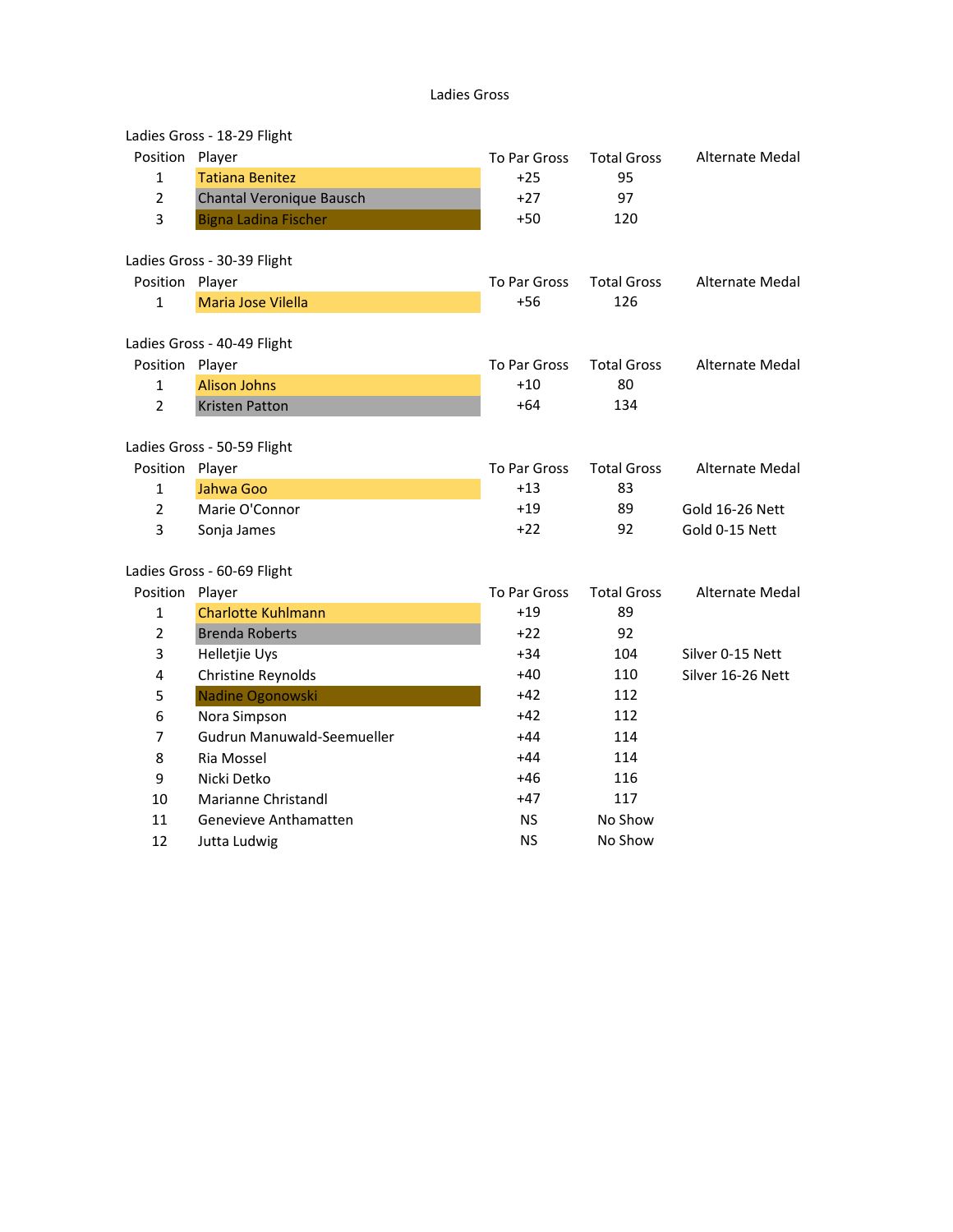#### Mens Nett

|                | Mens Nett - 0-10 Flight |          |                   |                      |
|----------------|-------------------------|----------|-------------------|----------------------|
| Position       | Player                  | Handicap | <b>Total Nett</b> | Alternate Medal      |
| 1              | Trevin Ray              | 10       | 72                | Gold - 30-39 Gross   |
| $\overline{2}$ | Ross Macleod            | 6        | 74                | Gold - 40-49 Gross   |
| 3              | Garry Campbell          | 5        | 74                | Gold - 60-69 Gross   |
| 4              | George Mortlock         | 5        | 75                | Gold - 18-29 Gross   |
| 5              | <b>Ryan Richardson</b>  | 8        | 77                |                      |
| 6              | Daniel Ranby            | 6        | 77                |                      |
| 7              | Nathan Rogers           | 3        | 78                | Silver - 40-49 Gross |
| 8              | <b>Steve Donald</b>     | 5        | 78                | Silver - 30-39 Gross |
| 9              | Yvan Provencher         | 10       | 78                | Silver - 60-69 Gross |
| 10             | Eoin Hurley             | 7        | 80                | Bronze - 18-29 Gross |
| 11             | <b>Pierrick Beghin</b>  | 8        | 80                |                      |
| 12             | Jean-Francois Alesi     | 0        | 81                |                      |
| 13             | Ken Savage              | 6        | 82                |                      |
| 14             | Joseph Cawood           | 1        | 83                |                      |
| 15             | <b>Benoit Riey</b>      | 9        | 84                |                      |
| 16             | <b>Micheal Fuller</b>   | 7        | 85                |                      |
| 17             | Jarle Kristiansen       | 8        | 85                |                      |
| 18             | <b>Bob Rogerson</b>     | 8        | 88                |                      |
| 19             | Carl-Johan Ahl          | 7        | 90                |                      |

### Mens Nett - 11-18 Flight

| Position       | Player                | Handicap | <b>Total Nett</b> | Alternate Medal      |
|----------------|-----------------------|----------|-------------------|----------------------|
| $\mathbf{1}$   | Byungkeun Lee         | 13       | 64                | Gold - 50-59 Gross   |
| 2              | <b>Arjun Srivatsa</b> | 17       | 64                |                      |
| 3              | Stephen Hancock       | 13       | 69                |                      |
| 4              | Paul Rakoski          | 16       | 71                | Bronze - 40-49 Gross |
| 5              | lan Hillier           | 14       | 73                | Bronze - 50-59 Gross |
| 6              | Lloyd Perry           | 12       | 74                | Bronze - 30-39 Gross |
| $\overline{7}$ | <b>Gustav Wallen</b>  | 12       | 74                |                      |
| 8              | David Lilley          | 13       | 75                |                      |
| 9              | Gordon Frank Cade     | 13       | 75                |                      |
| 10             | David Swarbrick       | 16       | 76                |                      |
| 11             | Moray Laing           | 15       | 76                |                      |
| 12             | Jari Vihanne          | 18       | 78                |                      |
| 13             | Andrew McGarry        | 16       | 78                |                      |
| 14             | <b>Frank Clarke</b>   | 12       | 79                |                      |
| 15             | Michael Kiely         | 17       | 79                |                      |
| 16             | Jean-Pierre Bouvier   | 17       | 80                |                      |
| 17             | Pat O'Sullivan        | 17       | 80                |                      |
| 18             | Wang San Moon         | 12       | 80                |                      |
| 19             | Wikus Esterhuyzen     | 15       | 80                |                      |
| 20             | Charles Dyson         | 14       | 80                |                      |
| 21             | <b>Stuart Szycher</b> | 15       | 81                |                      |
| 22             | Kevin Agnew           | 14       | 81                |                      |
| 23             | Ruurd Valkenburg      | 17       | 84                |                      |
| 24             | joao Pareira Da Silva | 13       | 84                |                      |
|                |                       |          |                   |                      |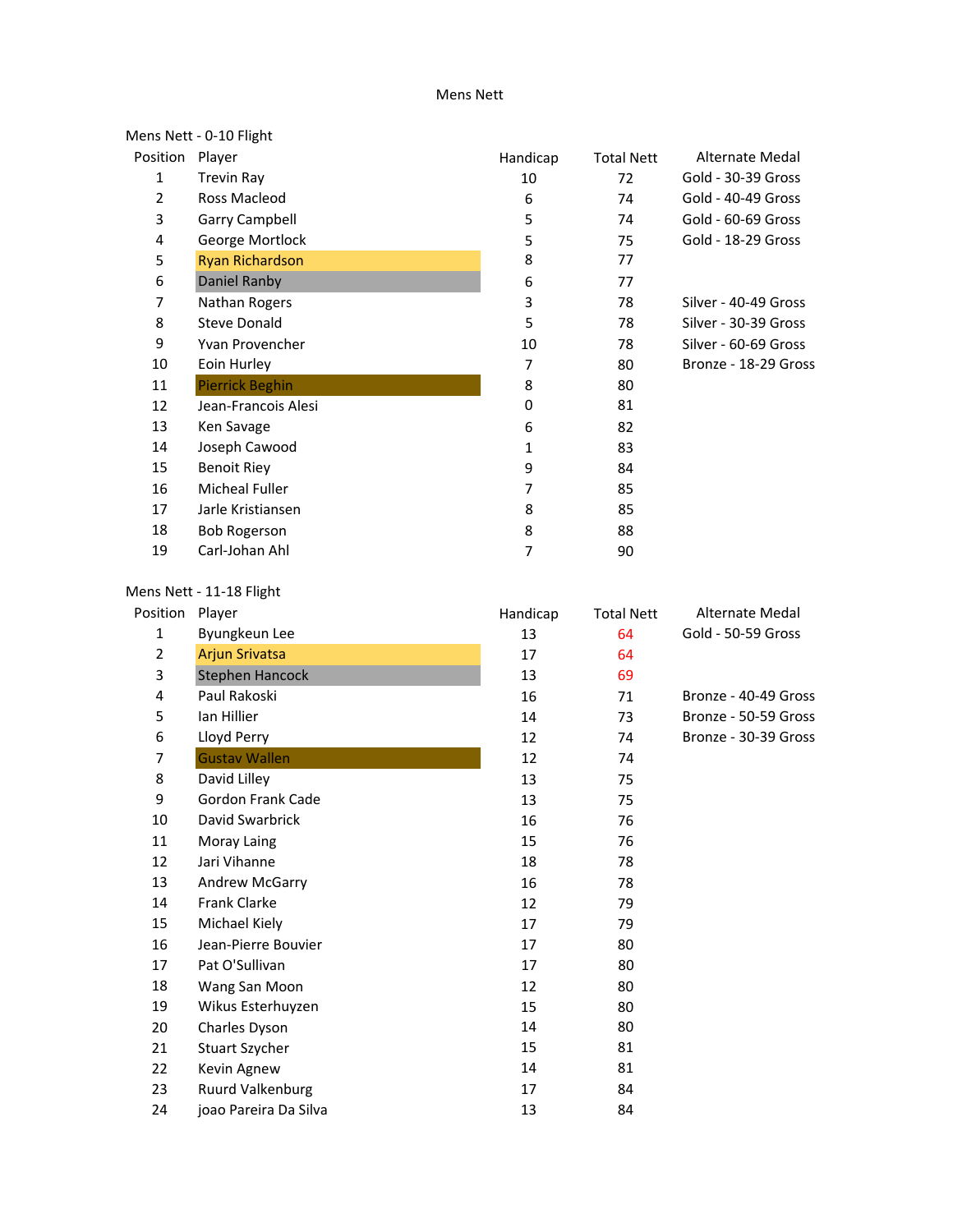| 25 | <b>Marius Matthee</b> | 14 | 85                   |
|----|-----------------------|----|----------------------|
| 26 | Martin Graziani       | 18 | 85                   |
| 27 | Olivier Bonnin        | 18 | 85                   |
| 28 | Nicholas Pomone       | 18 | 88                   |
| 29 | Hannu Eronen          | 16 | 90                   |
| 30 | Nico Zonneveld        | 13 | 90                   |
| 31 | Edgardo Ariel Mercado | 18 | 92                   |
| 32 | Mario Ezquerra        | 14 | 92                   |
| 33 | Hans Karlsson         | 15 | 92                   |
| 34 | Peter Sahlin          | 12 | 100                  |
| 35 | Diederick Kruger      | 18 | 102                  |
| 36 | Jarmo Levainen        | 18 | WD - injured         |
| 37 | Hea In Lee            | 18 | DQ - Marked own card |
| 38 | lain Maxwell          | 18 | NS - No Show         |

#### Mens Nett - 19-28 Flight

|                | Mens Nett - 19-28 Flight |          |                   |                 |
|----------------|--------------------------|----------|-------------------|-----------------|
| Position       | Player                   | Handicap | <b>Total Nett</b> | Alternate Medal |
| $\mathbf{1}$   | <b>Michael Dwyer</b>     | 19       | 73                |                 |
| $\overline{2}$ | <b>Tony Gavigan</b>      | 23       | 73                |                 |
| 3              | <b>Ron Grainger</b>      | 21       | 74                |                 |
| 4              | herbert Lassnigg         | 25       | 74                |                 |
| 5              | Suwan Bamrung            | 22       | 77                |                 |
| 6              | Simon Perkin             | 19       | 77                |                 |
| $\overline{7}$ | Jozef Franer             | 20       | 78                |                 |
| 8              | Kieren Murray            | 23       | 78                |                 |
| 9              | Hjortur Hardarson        | 21       | 79                |                 |
| 10             | Ralf Van Bentum          | 24       | 79                |                 |
| 11             | John Barnes              | 20       | 79                |                 |
| 12             | James Nolan              | 19       | 79                |                 |
| 13             | John Sidney Lamb         | 21       | 80                |                 |
| 14             | lucio Fior               | 28       | 81                |                 |
| 15             | Karhun Nanda             | 20       | 81                |                 |
| 16             | Stephen Wilkes           | 26       | 81                |                 |
| 17             | Sean horsburgh           | 28       | 82                |                 |
| 18             | Tongchai Panchabuse      | 22       | 82                |                 |
| 19             | John McAleer             | 27       | 83                |                 |
| 20             | James Patriquin          | 28       | 84                |                 |
| 21             | Jesus Fidalgo            | 19       | 85                |                 |
| 22             | Peieter Osnabrugge       | 23       | 85                |                 |
| 23             | Kevin green              | 20       | 85                |                 |
| 24             | <b>Terence Kearns</b>    | 28       | 88                |                 |
| 25             | <b>Kwong Ng</b>          | 28       | 88                |                 |
| 26             | Kjartan Birgisson        | 20       | 88                |                 |
| 27             | <b>Frank Peters</b>      | 28       | 89                |                 |
| 28             | <b>Rudolf Hauer</b>      | 20       | 89                |                 |
| 29             | Leigh Shaw               | 20       | 90                |                 |
| 30             | Pramote Ladsuwan         | 21       | 91                |                 |
| 31             | Nevil Cunningham         | 21       | 92                |                 |
| 32             | Roichard Retallack       | 23       | 93                |                 |
| 33             | Murray Rose              | 18       | 95                |                 |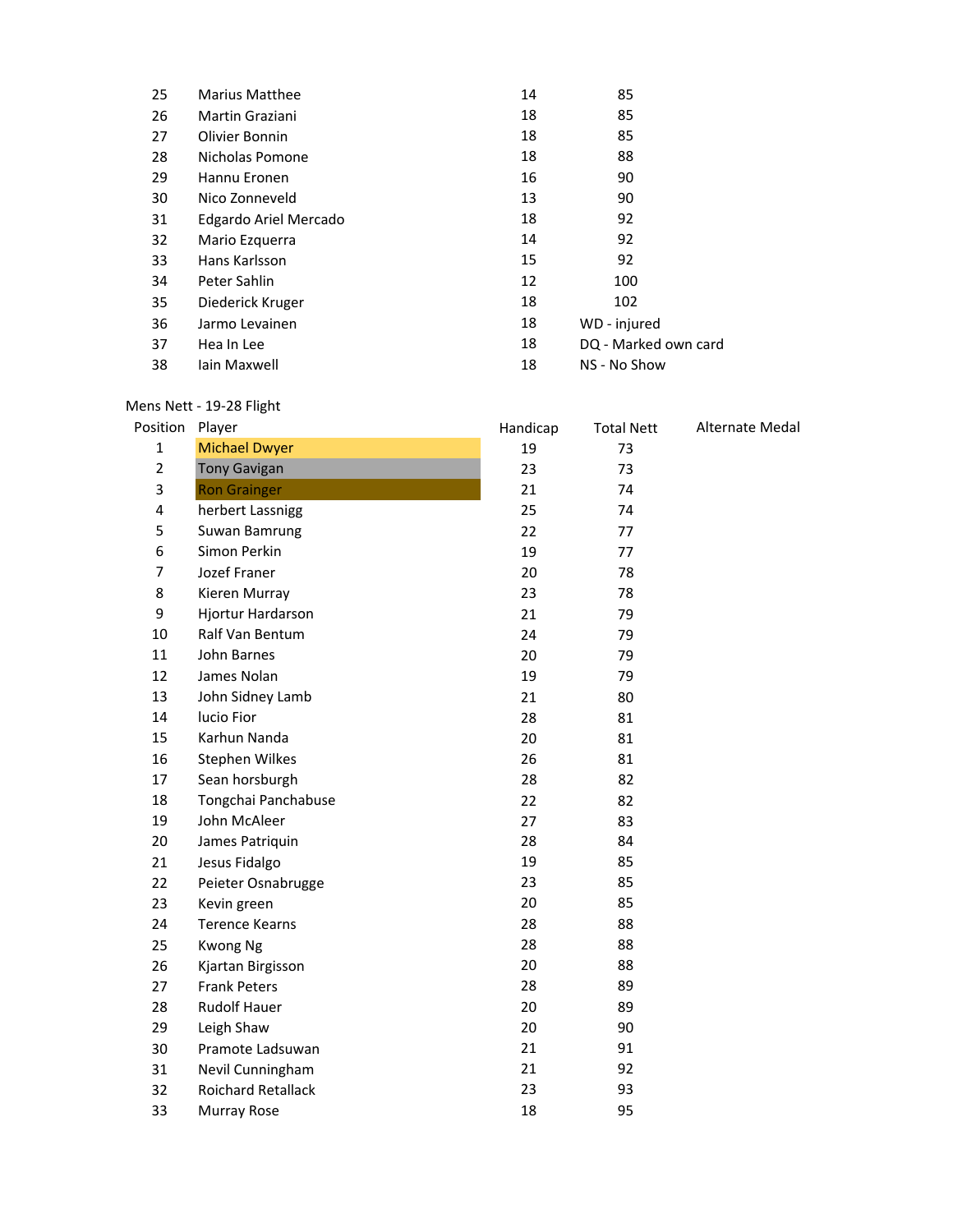| 100                         |
|-----------------------------|
| 100                         |
|                             |
| NS - No Show                |
| 96<br>97<br>98<br>99<br>103 |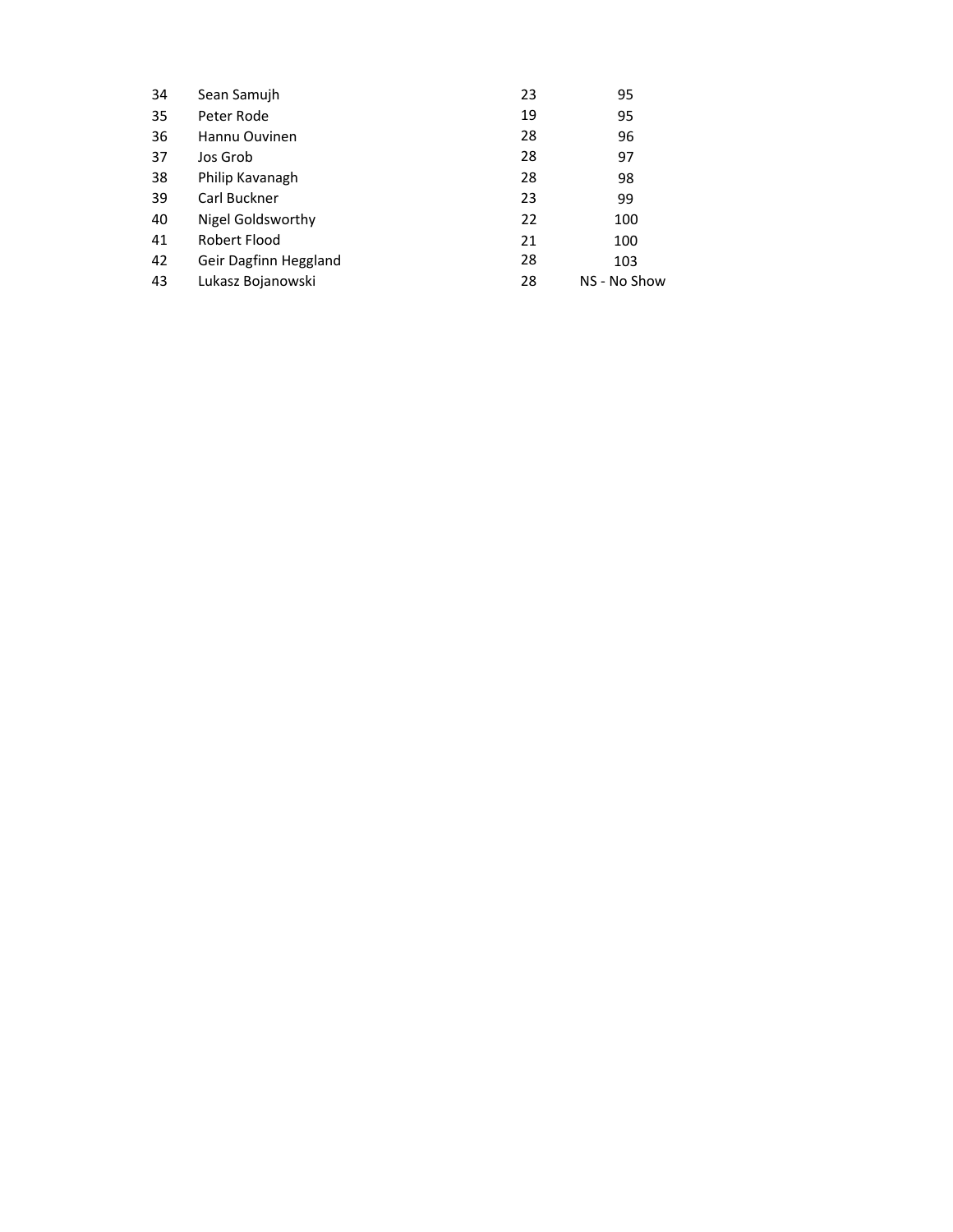#### Ladies Nett

# Ladies Nett - 0-15 Flight

| Position Player |                       | Handicap | <b>Total Nett</b> | Alternate Medal      |
|-----------------|-----------------------|----------|-------------------|----------------------|
| 1               | Jahwa Goo             | 13       | 70                | Gold - 50-59 Gross   |
| $\overline{2}$  | Sonja James           | 14       | 78                |                      |
| 3               | Charlotte Kuhlmann    | 11       | 78                | Gold - 60-69 Gross   |
| 4               | Alison Johns          | 0        | 80                | Gold - 40-49 Gross   |
| 5               | <b>Branda Roberts</b> | 9        | 83                | Silver - 60-69 Gross |
| 6               | <b>Helletjie Uys</b>  | 14       | 90                |                      |
|                 |                       |          |                   |                      |

#### Ladies Nett - 16-26 Flight

| Position | Player                    | Handicap | <b>Total Nett</b> | Alternate Medal    |
|----------|---------------------------|----------|-------------------|--------------------|
| 1        | Marie O'Connor            | 18       | 71                |                    |
| 2        | Chanral Veronique Bausch  | 25       | 72                | Silver 18-29 Gross |
| 3        | Tatiana Benitez           | 29       | 76                | Gold 18-29 Gross   |
| 4        | <b>Christine Reynolds</b> | 26       | 84                |                    |
| 5        | Nadine Ogonowski          | 24       | 88                | Bronze 60-69 Gross |
| 6        | Nicki Detko               | 25       | 91                |                    |
| 7        | Ria Mossel                | 21       | 93                |                    |
| 8        | Nora Simpson              | 18       | 94                |                    |
|          |                           |          |                   |                    |

#### Ladies Nett - 27-36 Flight

| Position | Plaver                            | Handicap | <b>Total Nett</b> | Alternate Medal    |
|----------|-----------------------------------|----------|-------------------|--------------------|
| 1        | <b>Gudrun Manuwald-Seemueller</b> | 29       | 85                |                    |
| 2        | <b>Marianne Christandl</b>        | 31       | 86                |                    |
| 3        | Bigna Ladina Fischer              | 28       | 92                | Bronze 18-29 Gross |
| 4        | Maria jose Vilella                | 30       | 96                | Gold 30-39 Gross   |
| 5        | Kristen Patton                    | 36       | 98                | Silver 40-49 Gross |
| 6        | Genevieve Athamatten              | 36       | NS - No Show      |                    |
| 7        | Jutta Ludwig                      | 36       | NS - No Show      |                    |
|          |                                   |          |                   |                    |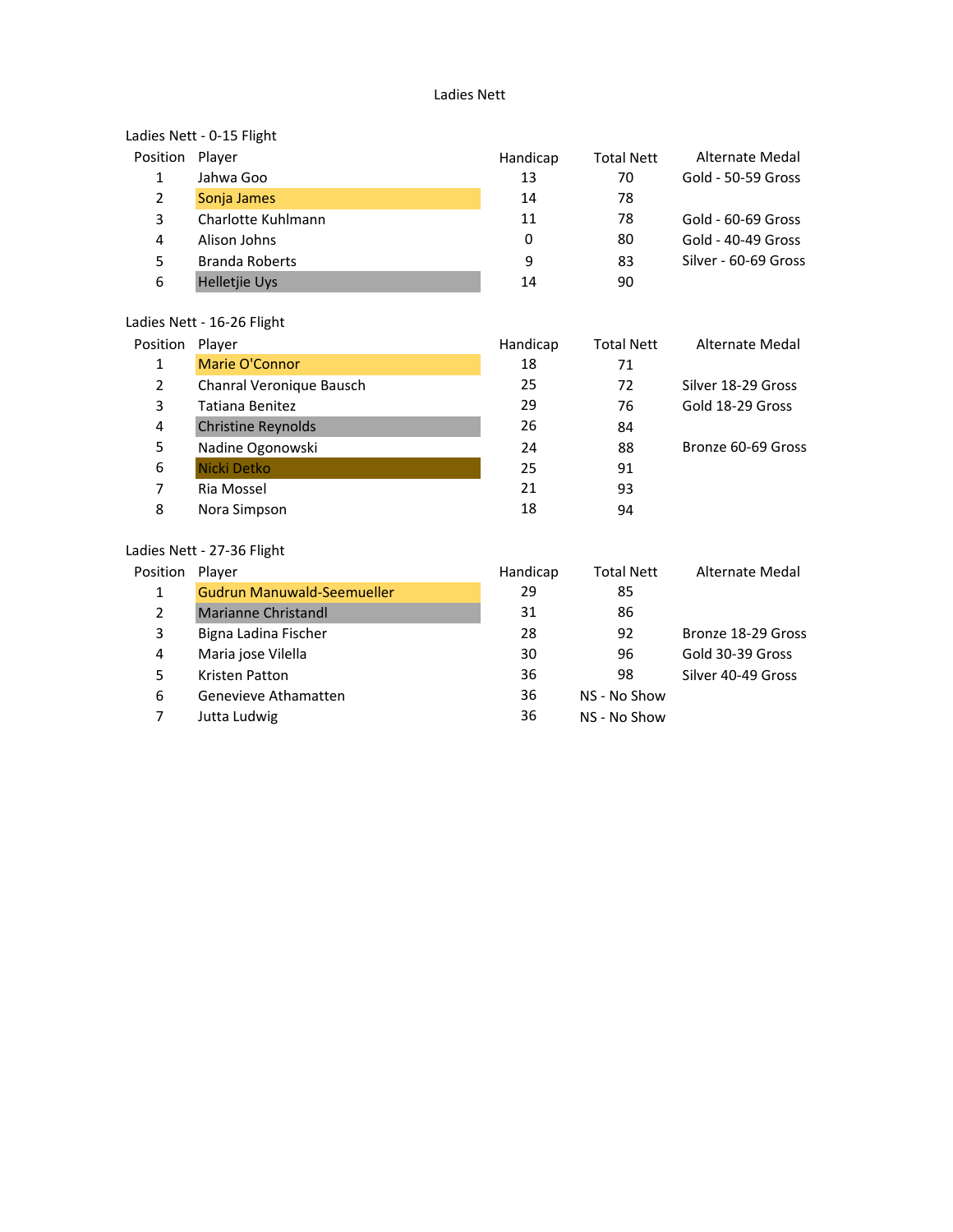## **World Transplant Games Pairs Medal Winners**

Wednesday 21st August 2019

| Gross         |                       |        |  |
|---------------|-----------------------|--------|--|
| Gold          | Nathan Rogers &       | GB&I   |  |
|               | Daniel Ranby          |        |  |
| Silver        | Ian Hillier &         | GB&I   |  |
|               | <b>Richard Finney</b> |        |  |
| <b>Bronze</b> | Jean-Francois Alesi & | France |  |
|               | Pierrick Beghin       |        |  |

|                       |        | <b>Nett</b>   |                     |            |  |
|-----------------------|--------|---------------|---------------------|------------|--|
| Nathan Rogers &       | GB&I   | Gold          | Byungkeun Lee &     | Korea      |  |
| Daniel Ranby          |        |               | Jawah Goo           |            |  |
| Ian Hillier &         | GB & I | Silver        | Paul Rakoski &      | <b>USA</b> |  |
| Richard Finney        |        |               | <b>Trevin Ray</b>   |            |  |
| Jean-Francois Alesi & | France | <b>Bronze</b> | Ron Grainger &      | Ireland    |  |
| Pierrick Beghin       |        |               | <b>Tony Gavigan</b> |            |  |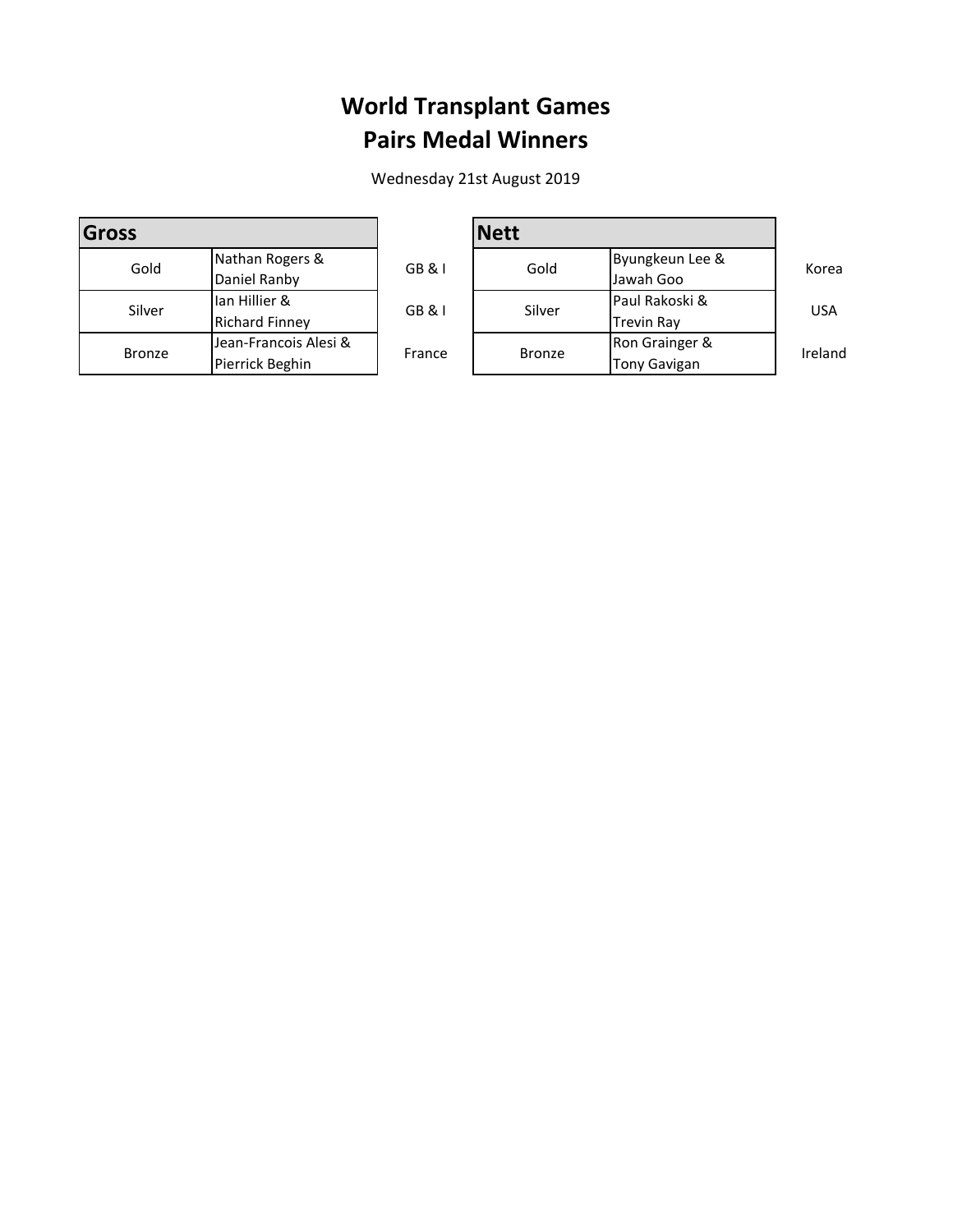#### Pairs Gross

| Position       | Players                                   | To Par Gross | <b>Total Gross</b> | Alternate Medal     |
|----------------|-------------------------------------------|--------------|--------------------|---------------------|
| 1              | Nathan Rogers + Daniel Ranby              | 1            | 71                 |                     |
| $\overline{2}$ | Byungkeun Lee + Jahwa Goo                 | 3            | 73                 | Gold - Pairs Nett   |
| 3              | Ian Hillier + Richard Finney              | 4            | 74                 |                     |
| 4              | Paul Rakoski + Trevin Ray                 | 4            | 74                 | Silver - Pairs Nett |
| 5              | Jean-Francois Alesi + Pierrick Beghin     | 7            | 77                 |                     |
| 6              | Joao Pareira da Silva + Joseph Cawood     | 9            | 79                 |                     |
| 7              | Eoin Hurley + James Nolan                 | 9            | 79                 |                     |
| 8              | Alison Johns + Brenda Roberts             | 9            | 79                 |                     |
| 9              | Charlotte Kuhlmann + Peter Sahlin         | 9            | 79                 |                     |
| 10             | Gordon Frank Cade + Ken Savage            | 10           | 80                 |                     |
| 11             | David Lilley + John Barnes                | 11           | 81                 |                     |
| 12             | Stephen Wilkes + Bob Rogerson             | 11           | 81                 |                     |
| 13             | Carl-Johan Ahl + Gustav Wallen            | 11           | 81                 |                     |
| 14             | Ross Macleod + Nevil Cunningham           | 11           | 81                 |                     |
| 15             | Frank Clarke + Stephen Hancock            | 11           | 81                 |                     |
| 16             | Garry Campbell + Michael Dwyer            | 12           | 82                 |                     |
| 17             | Arjun Srivatsa + Karhun Nanda             | 12           | 82                 |                     |
| 18             | Michael Fuller + Stuart Szycher           | 12           | 82                 |                     |
| 19             | George Mortlock + Charles Dyson           | 13           | 83                 |                     |
| 20             | Kieran Murray + Marie O'Connor            | 15           | 85                 |                     |
| 21             | Diederick Kruger + Wikus Esterhuyzen      | 15           | 85                 |                     |
| 22             | Ron Grainger + Tony Gavigan               | 16           | 86                 |                     |
| 23             | Wang San Moon + Hea In Lee                | 17           | 87                 |                     |
| 24             | Hjortur Hardarson + Kjartan Birgisson     | 17           | 87                 |                     |
| 25             | Mario Ezquerra + Jesus Fidalgo            | 17           | 87                 |                     |
| 26             | Hannu Eronen + Jari Vihanne               | 18           | 88                 |                     |
| 27             | Sonja James + Marius Matthee              | 18           | 88                 |                     |
| 28             | Michael Kiely + Pat O'Sullivan            | 18           | 88                 |                     |
| 29             | Ria Mossel + Nico Zonneveld               | 18           | 88                 |                     |
| 30             | Benoit Riey + Olivier Bonnin              | 19           | 89                 |                     |
| 31             | Jarle Kristiansen + Geir Dagfinn Heggland | 20           | 90                 |                     |
| 32             | Jean-Pierre Bouvier + Philippe Brocard    | 20           | 90                 |                     |
| 33             | Andrew McGarry + John Sidney Lamb         | 21           | 91                 |                     |
| 34             | Simon Perkin + Moray Laing                | 21           | 91                 |                     |
| 35             | Suwan Bamrung + Pramote Ladsuwan          | 23           | 93                 |                     |
| 36             | Nicki Detko + Christine Reynolds          | 24           | 94                 |                     |
| 37             | Kevin Agnew + Sean Samujh                 | 24           | 94                 |                     |
| 38             | Ruurd Valkenburg + Pieter Osnabrugge      | 25           | 95                 |                     |
| 39             | Jarmo Levainen + Hannu Ouvinen            | 25           | 95                 |                     |
| 40             | Ralf van Bentum + Peter Rode              | 27           | 97                 |                     |
| 41             | Martin Graziani + Edgardo Ariel Mercado   | 29           | 99                 |                     |
| 42             | Murray Rose + Robert Flood                | 29           | 99                 |                     |
| 43             | Donna Nakayama + Carl Buckner             | 30           | 100                |                     |
| 44             | Kevin Green + Terence Kearns              | 30           | 100                |                     |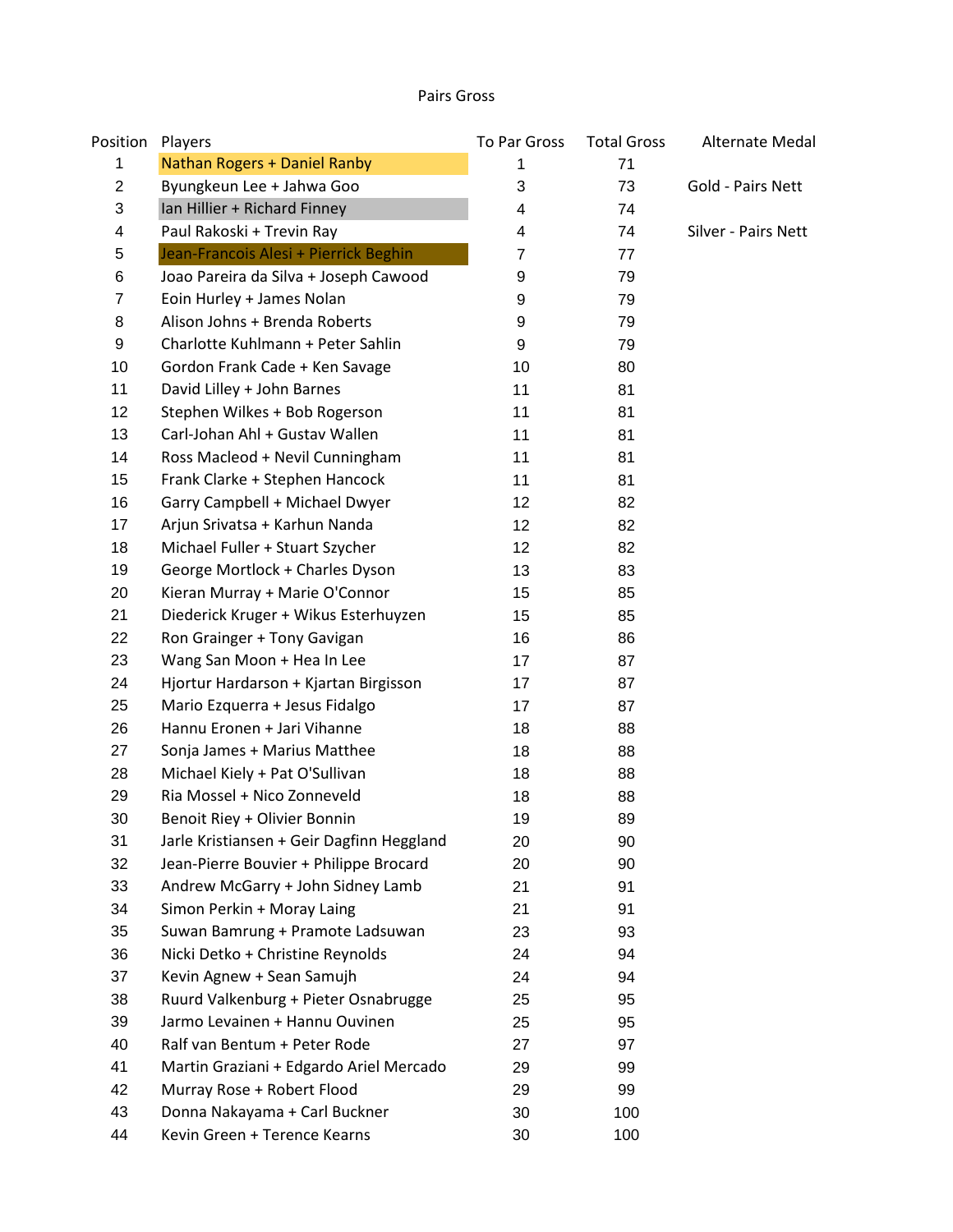| 45 | Marianne Christandl + Rudolf Hauer      | 30 | 100     |
|----|-----------------------------------------|----|---------|
| 46 | Gudrun Manuwald-Seemueller + Herbert La | 33 | 103     |
| 47 | Jos Grob + Frank Peters                 | 35 | 105     |
| 48 | James Patriquin + Heather Hockley       | 36 | 106     |
| 49 | Nigel Goldsworthy + Sean Horsburgh      | 37 | 107     |
| ΝS | John McAleer + Philip Kavanagh          | ۰  | No Show |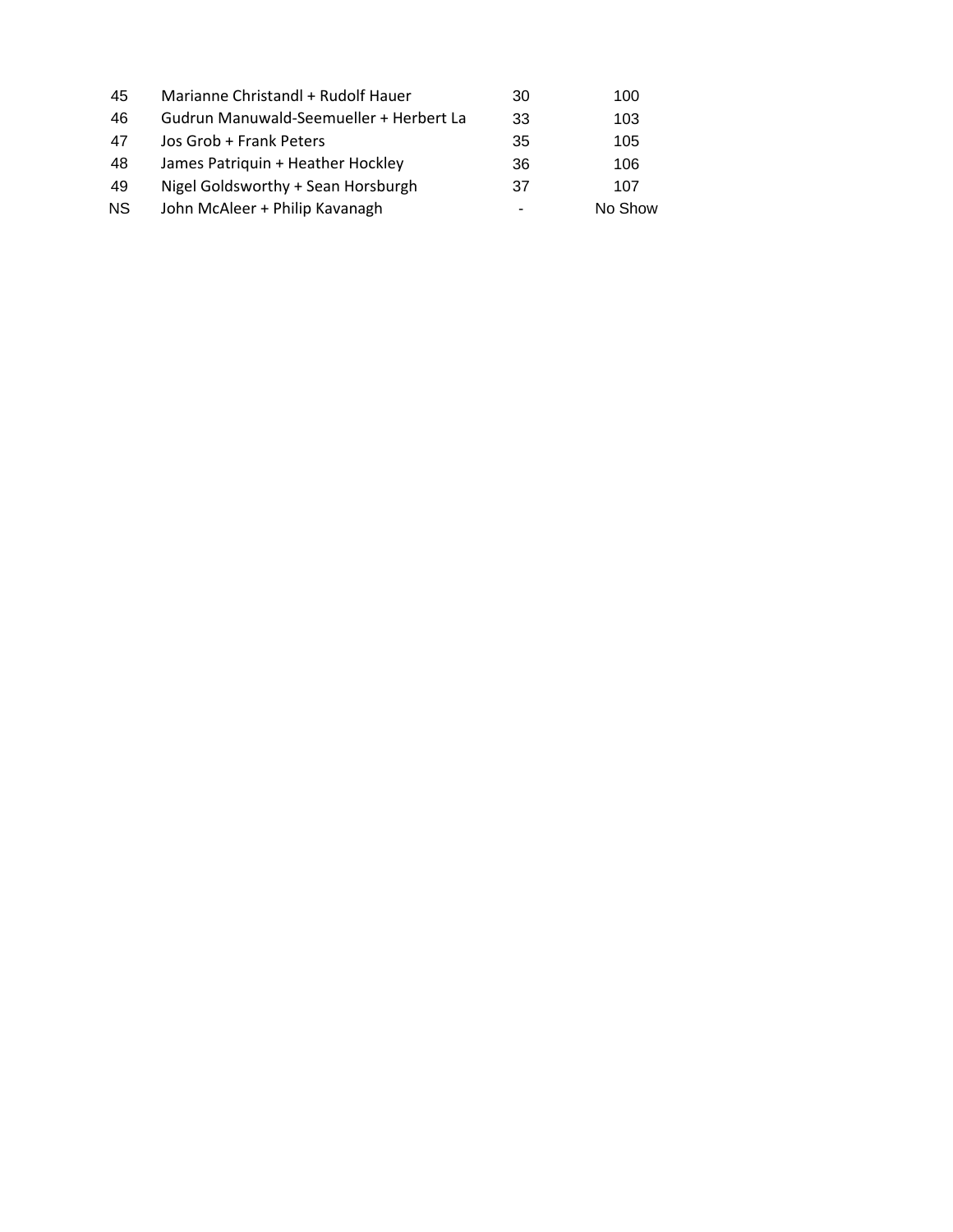#### Pairs Nett

| Position       | Players                                 | To Par Nett    | <b>Total Nett</b> | Alternate Medal      |
|----------------|-----------------------------------------|----------------|-------------------|----------------------|
| 1              | Byungkeun Lee + Jahwa Goo               | $-10$          | 60                |                      |
| $\overline{2}$ | Paul Rakoski + Trevin Ray               | -9             | 61                |                      |
| 3              | Ian Hillier + Richard Finney            | -8             | 62                | Silver - Pairs Gross |
| 4              | Ron Grainger + Tony Gavigan             | $-7$           | 63                |                      |
| 5              | Eoin Hurley + James Nolan               | $-7$           | 63                |                      |
| 6              | Kieran Murray + Marie O'Connor          | $-7$           | 63                |                      |
| 7              | Arjun Srivatsa + Karhun Nanda           | -6             | 64                |                      |
| 8              | Stephen Wilkes + Bob Rogerson           | $-4$           | 66                |                      |
| 9              | David Lilley + John Barnes              | -4             | 66                |                      |
| 10             | Nathan Rogers + Daniel Ranby            | -4             | 66                |                      |
| 11             | Jean-Pierre Bouvier + Philippe Brocard  | $-4$           | 66                |                      |
| 12             | Hjortur Hardarson + Kjartan Birgisson   | -4             | 66                |                      |
| 13             | Nicki Detko + Christine Reynolds        | $-2$           | 68                |                      |
| 14             | Charlotte Kuhlmann + Peter Sahlin       | $-2$           | 68                |                      |
| 15             | Frank Clarke + Stephen Hancock          | $-2$           | 68                |                      |
| 16             | Ria Mossel + Nico Zonneveld             | E              | 70                |                      |
| 17             | Diederick Kruger + Wikus Esterhuyzen    | E              | 70                |                      |
| 18             | Mario Ezquerra + Jesus Fidalgo          | E              | 70                |                      |
| 19             | Gordon Frank Cade + Ken Savage          | 1              | 71                |                      |
| 20             | Hannu Eronen + Jari Vihanne             | 1              | 71                |                      |
| 21             | Michael Fuller + Stuart Szycher         | 1              | 71                |                      |
| 22             | Michael Kiely + Pat O'Sullivan          | 1              | 71                |                      |
| 23             | Suwan Bamrung + Pramote Ladsuwan        | 2              | 72                |                      |
| 24             | Ross Macleod + Nevil Cunningham         | $\overline{c}$ | 72                |                      |
| 25             | Garry Campbell + Michael Dwyer          | $\overline{c}$ | 72                |                      |
| 26             | George Mortlock + Charles Dyson         | $\overline{c}$ | 72                |                      |
| 27             | Joao Pareira da Silva + Joseph Cawood   | 3              | 73                |                      |
| 28             | Simon Perkin + Moray Laing              | 3              | 73                |                      |
| 29             | Jean-Francois Alesi + Pierrick Beghin   | 3              | 73                |                      |
| 30             | Carl-Johan Ahl + Gustav Wallen          | 3              | 73                |                      |
| 31             | Sonja James + Marius Matthee            | 3              | 73                |                      |
| 32             | Andrew McGarry + John Sidney Lamb       | 4              | 74                |                      |
| 33             | Ruurd Valkenburg + Pieter Osnabrugge    | 4              | 74                |                      |
| 34             | Wang San Moon + Hea In Lee              | 4              | 74                |                      |
| 35             | Ralf van Bentum + Peter Rode            | 5              | 75                |                      |
| 36             | Alison Johns + Brenda Roberts           | 5              | 75                |                      |
| 37             | James Patriquin + Heather Hockley       | 5              | 75                |                      |
| 38             | Kevin Green + Terence Kearns            | 5              | 75                |                      |
| 39             | Jarmo Levainen + Hannu Ouvinen          | 5              | 75                |                      |
| 40             | Donna Nakayama + Carl Buckner           | 6              | 76                |                      |
| 41             | Gudrun Manuwald-Seemueller + Herbert La | 6              | 76                |                      |
| 42             | Kevin Agnew + Sean Samujh               | 6              | 76                |                      |
| 43             | Benoit Riey + Olivier Bonnin            | 6              | 76                |                      |
| 44             | Jos Grob + Frank Peters                 | $\overline{7}$ | 77                |                      |